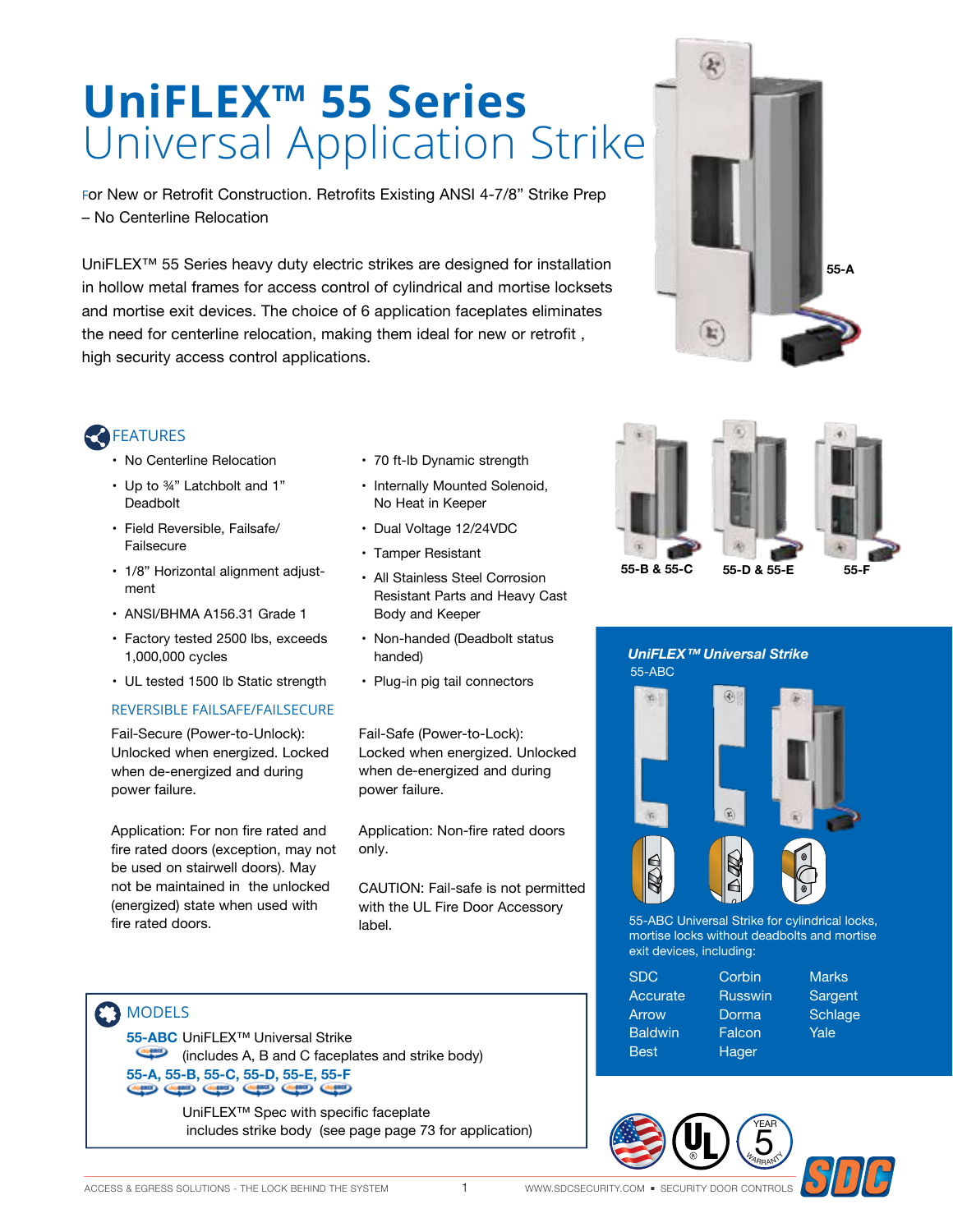

# SPECIFICATIONS

#### **Electrical**

Dual Voltage Power Input 600/300 @ 12/24V DC

Contacts SPDT, Dry, 5Amp @ 30V

#### **PRODUCT SKU SAMPLE: 55-D U DBM-L**

## **(6)** HOW TO ORDER

#### 1| SPECIFY MODDEL

- **55-A** Compatible locks with all cylindrical locksets with up to 5/8" latch.
- **55-B** Mortise locksets and exit mortise devices with or without a deadlatch located below the latchbolt.

*Accurate, Arrow, Best, Corbin Russwin, Dorma, Falcon, Marks, Sargent, Yale, PDQ.*

**55-C** Mortise locksets and mortise exit devices with or without a deadlatch located above the latchbolt.

SDC, Schlage, Baldwin, Hager

- **55-D** Mortise locksets with a deadbolt. Deadlatch located **below** the latchbolt. *Accurate, Arrow, Best, Corbin Russwin, Dorma, Falcon, Marks, Sargent, Yale, PDQ.*
- **55-E** Mortise lockset with deadbolt and **no deadlatch** feature. Baldwin
- **55-F** Mortise locksets with a deadbolt and a deadlatch located **above** the latchbolt. *SDC, Schlage, Hager.*

#### 2| SPECIFY FINISH

- **U** 630 Stainless Steel (std)
- **D** 606 Dull Brass
- **G** 612 Dull Bronze
- **H** 613 Oil Rubbed Bronze
- **P** 625 Bright Chrome
- **Q** 626 Dull Chrome

#### 3| SPECIFY MONITORING OPTIONS

- **LBM** Latchbolt Monitor. Signals the door is closed and latched or unlatched and open. Non-handed.
- **LBM/ LCM** Door Secure Monitor. Signals door is closed latched and the keeper is deadlocked. Also signals the door is unlatched or unlocked. Non-handed.

#### 3| SPECIFY DEADBOLD MONITORING (AVAILABLE ONLY FOR 55-D, 55-E, 55-F)

| <b>DBM-L</b> | Deadbolt Monitor, Left Hand  |
|--------------|------------------------------|
| <b>DBM-R</b> | Deadbolt Monitor, Right Hand |

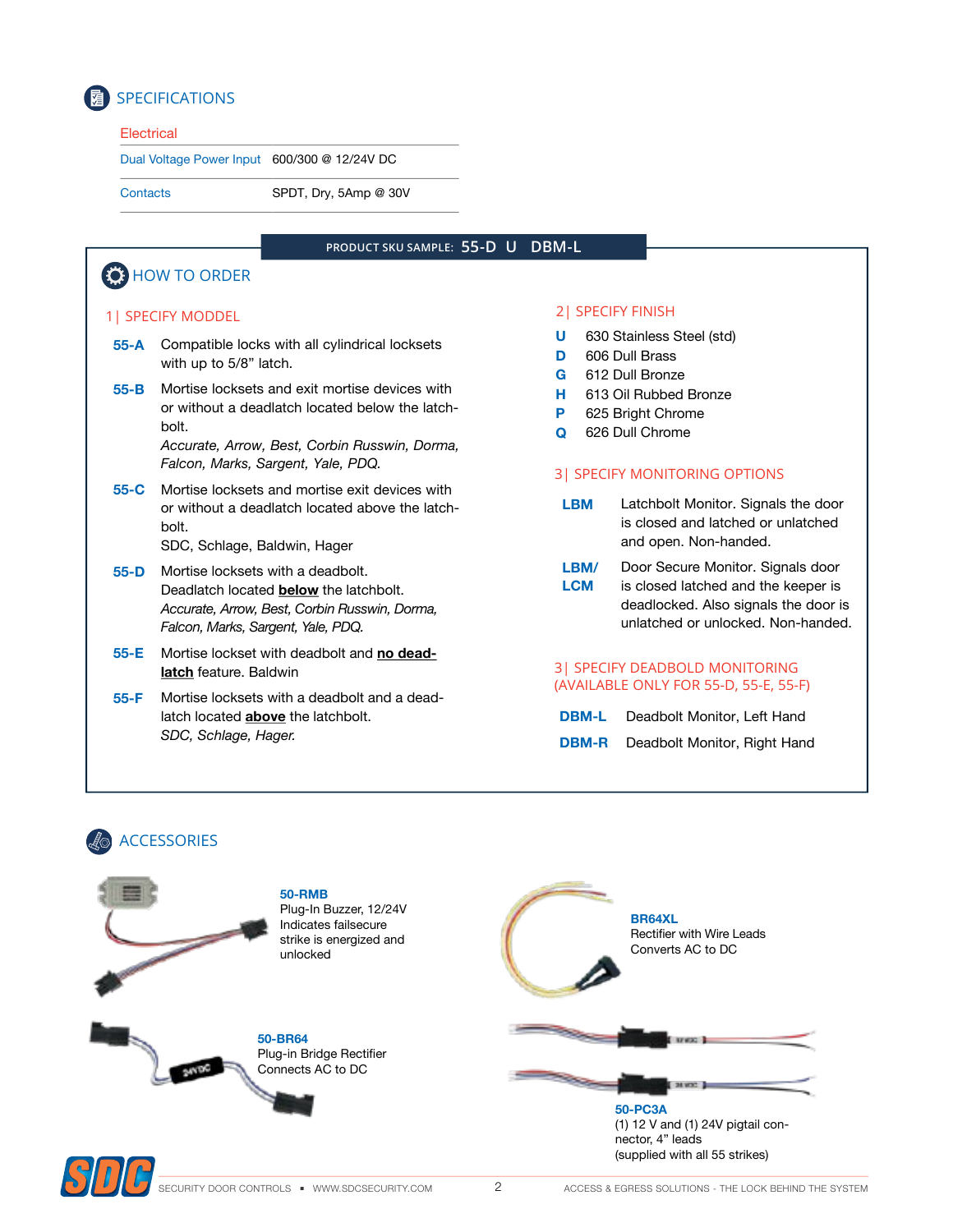

### **UNIFLEX™ SPEC** - APPLICATION SPECIFIC FACEPLATES INCLUDED

Lock Compatibility: To determine compatibility of locksets not listed below, see faceplate dimensions. UniFLEX Spec models include strike and faceplate for individual job requirements.

Recommend for specifiers and industry professionals for fast and easy specification of individual installation requirements.

| <b>MODEL</b> | <b>FACEPLATE</b><br><b>DIMENSION</b>                                       | <b>LOCKSET</b> | <b>APPLICATION</b>                                                                                                                                                                                                                                                                                                               | <b>COMPATIBLE LOCKS</b>                                                                                                                                    | <b>OPERATION</b>                                                                                                                                                                                                                                                                                                                        |
|--------------|----------------------------------------------------------------------------|----------------|----------------------------------------------------------------------------------------------------------------------------------------------------------------------------------------------------------------------------------------------------------------------------------------------------------------------------------|------------------------------------------------------------------------------------------------------------------------------------------------------------|-----------------------------------------------------------------------------------------------------------------------------------------------------------------------------------------------------------------------------------------------------------------------------------------------------------------------------------------|
| $55 - A$     | $\circ$<br>$1 - 3/4"$<br>$1 - 3/8"$<br>$\circ$                             |                | • Cylindrical locksets<br>• Locksets with ANSI centerline<br>latch entry lockset with up to<br>3/4" latchbolt                                                                                                                                                                                                                    | . All cylindrical locksets with<br>1/2" to 5/8" latchbolts<br>$\bullet$ SDC<br>• Locksets with ANSI<br>centerline latch entry with<br>up to 3/4" latchbolt | After releasing the latch-<br>bolt, the keeper returns<br>to the locked position.                                                                                                                                                                                                                                                       |
| $55 - B$     | $\circ$<br>$2 - 5/16$<br>5/8<br>$1 - 3/8$<br>ះ                             |                | • Mortise locksets and mortise<br>exit devices with or without a<br>deadlatch located below the<br>latchbolt.                                                                                                                                                                                                                    | • Accurate<br>• Falcon<br>• Arrow<br>• Marks<br>$\bullet$ Best<br>• Sargent<br>• Corbin Russwin • Yale<br>$\cdot$ PDO<br>$\bullet$ Dorma                   | After releasing the latch-<br>bolt, the keeper returns<br>to the locked position.                                                                                                                                                                                                                                                       |
| $55-C$       | $\circ$<br>$2 - 5/8$<br>$-3/8$ <sup>*</sup><br>7/8<br>$1 - 3/8$<br>$\circ$ |                | • Mortise locksets and mortise<br>exit devices with or without a<br>deadlatch located above the<br>latchbolt.                                                                                                                                                                                                                    | •Schlage<br>$\bullet$ SDC<br>• Baldwin<br>$\bullet$ Hager                                                                                                  | After releasing the latch-<br>bolt, the keeper returns<br>to the locked position.                                                                                                                                                                                                                                                       |
| $55-D$       | 7/8<br>2-31/32"<br>1/8"<br>$\circ$                                         |                | •Mortise locksets with a<br>deadbolt. Deadlatch located<br>below the latchbolt.<br>• With deadbolt retainer<br>installed, access control will<br>not release projected deadbolt.<br>• With deadbolt retainer<br>removed, access control will<br>release deadbolt. The door<br>will not close when deadbolt is<br>projected.      | • Falcon<br>• Accurate<br>• Marks<br>$\bullet$ Arrow<br>• Best<br>• Sargent<br>• Corbin Russwin • Yale<br>$\cdot$ PDO<br>• Dorma                           | Deadbolt Retracted:<br>When signaled by the<br>access control the strike<br>keeper unlocks, permitting<br>door latch release. The<br>strike keeper returns to the<br>closed and locked position.<br>The door then returns to the<br>closed and locked position.<br>Deadbolt Retainer Installed                                          |
| $55-E$       | 7/8<br>O<br>$3 - 1/4$<br>$\circ$                                           |                | • Mortise lockset with a<br>deadbolt.<br>· With deadbolt retainer<br>installed, access control will<br>not release projected deadbolt.<br>• With deadbolt retainer<br>removed, access control will<br>release deadbolt. The door<br>will not close when deadbolt is<br>projected.                                                | • Baldwin                                                                                                                                                  | Night-Latch/Access Control<br>Lockout: When the deadbolt<br>is projected the strike will not<br>release by access control.<br>Deadbolt Retainer Removed<br>Night-Latch: When the                                                                                                                                                        |
| $55-F$       | 7/8"<br>3/8"<br>$L_{2x7/8"}$<br>ះ                                          |                | •Mortise locksets with a<br>deadbolt and a deadlatch<br>located above the latchbolt.<br>• With deadbolt retainer<br>installed, access control will<br>not release projected deadbolt.<br>• With deadbolt retainer<br>removed, access control will<br>release deadbolt. The door<br>will not close when deadbolt is<br>projected. | ·Schlage<br>$\bullet$ SDC<br>$\bullet$ Hager                                                                                                               | deadbolt is projected, the<br>strike keeper unlocks,<br>permitting door latch and<br>deadbolt release by the<br>access control. The strike<br>keeper returns to the closed<br>and locked position. The<br>door will not close and<br>lock when the deadbolt<br>is extended and must be<br>manually retracted to permit<br>door closure. |